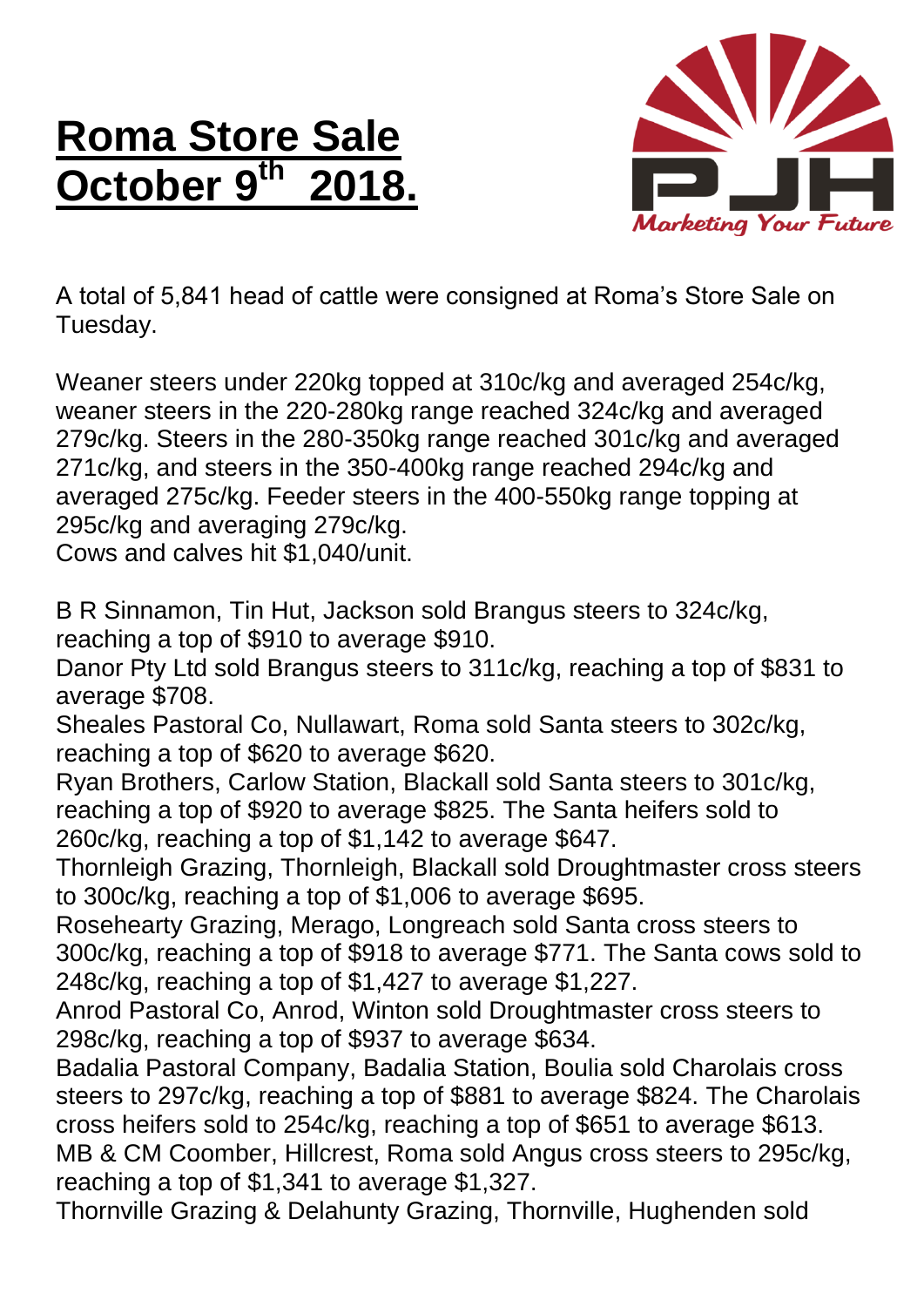Droughtmaster steers to 290c/kg, reaching a top of \$1,448 to average \$1,175.

AE Cleland, Creekside, Yuleba sold Santa cross steers to 289c/kg, reaching a top of \$1,354 to average \$1,301.

Green Acres Past Co, Ivellen Stn, Julia Creek sold Red brangus steers to 288c/kg, reaching a top of \$1,309 to average \$1,065.

Heifers under 220kg topped at 274c/kg and averaged 230c/kg, while heifers in the 220-280kg range topped at 270c/kg and averaged 235c/kg. Heifers in the 280-350kg range topped at 267c/kg, averaging 240c/kg. Heifers in the 350-450kg range topped at 275c/kg, averaging 252c/kg. BL & AM Rayment, Connemara, Jundah sold Droughtmaster cross heifers to 274c/kg, reaching a top of \$578 to average \$475. LT & ML Price, Mt Hope, Wallumbilla sold Droughtmaster heifers to

252c/kg, reaching a top of \$797 to average \$797.

Cows in the 300-400kg range reached 196c/kg and averaged 168c/kg, while cows in the 400kg-500kg range reached 244c/kg and averaged 202c/kg. Cows over 500kg topped at 258c/kg, averaging 228c/kg.

## *PJH sell 4 th position next week.*

*Please be aware that all cattle being sold must be accompanied by a National Cattle Health Declaration as well as NVD*